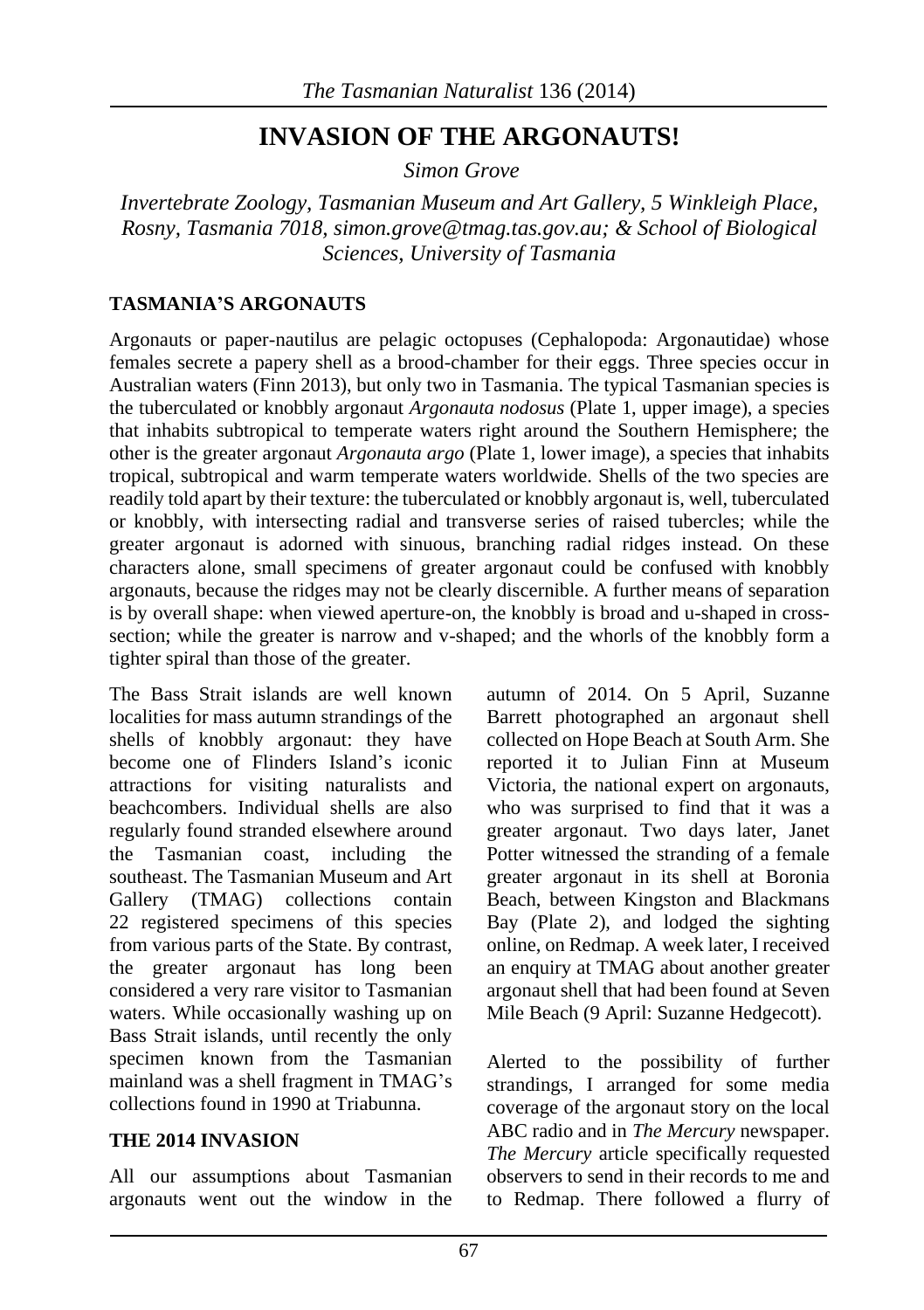

**Plate 1.** Tasmania's two argonaut species (both about 160 mm across). Upper image: *Argonauta nodosus* from Schouten Island, May 2010, found by the author. Lower image: *Argonauta argo*, from Carlton Beach, March 2013, found by Grant Muir.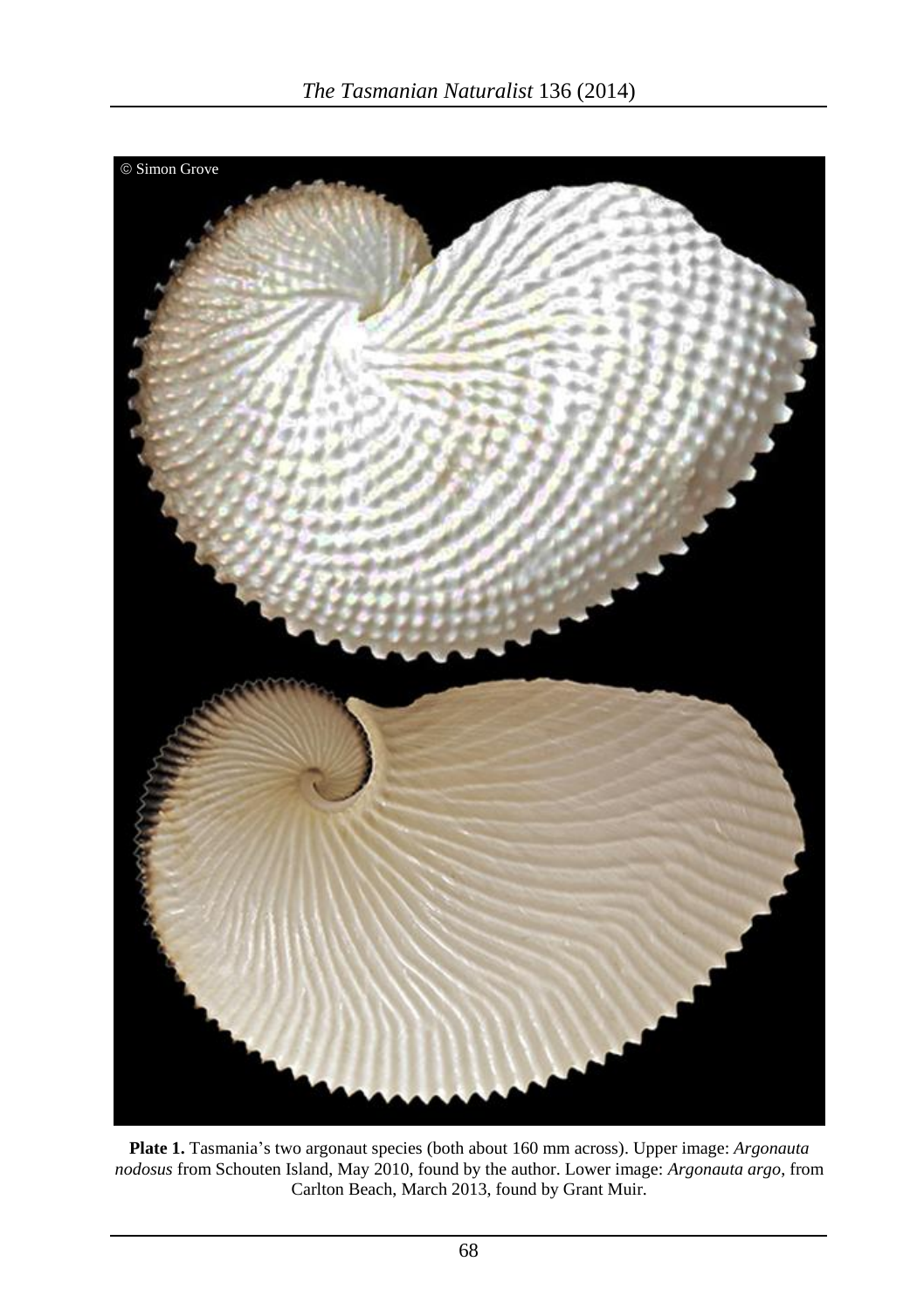records, including several that pre-dated the original observations.

Nearly all of the other records for 2014 were also from within Storm Bay or Frederick Henry Bay, as follows: Seven Mile Beach (21 March: Kim Valentine; early April: Cathy Byrne; 22 April: Bill Bleathman; 4 May: Simon Grove (Plate 3); 8 May: Sarah Bishop; 11 May: Penny Sowter); Clifton Beach (11 February: Robyn Everist; 29 & 30 March and 3 May: Sarah Cameron; 18 April: Ian Woodward); Bellerive Beach (early April: Holly Zeinert); Kingston Beach (early April: Meg Taylor); Howden (22 April: Christine Bickford); Roches Beach (22 April: Peter Watson); Adventure Bay (29 April: Adam Howell).

Geographical outliers include one at Dolphin Sands (26 April: Jane Richardson), and two at Safety Cove (12 & 14 April: see de Little (2014), this issue). Additionally, two southeast Tasmanian strandings from previous years came to light as a result of the publicity: a large and intact specimen found on Carlton Beach (March 2012: Grant Muir); and a smaller one found at Denmans Cove (April 1999: Brendan Baker). The earliest recorded specimen was from 11 February; however the record did not come to light until late April when it was lodged on Redmap, and it remains possible that an incorrect date was entered. The latest record was from 11 May. By contrast, shells of knobbly argonauts only started turning up on select southeastern Tasmanian beaches in mid-May, with sightings continuing into late June.

All known Tasmanian records of greater argonaut (other than some early 'Bass Strait islands' records) are plotted in Figure 1.

# *What triggered the invasion?*

It seems likely that the autumn 2014 strandings in southeast Tasmania are historically unprecedented, at least in the number of animals involved. This begs the question as to what unusual oceanographic or climatological conditions might have triggered the 'invasion'. The Integrated Marine Observing System (IMOS) maintains a website that host colour-coded charts of sea surface temperature (SST) derived from every successful (clear-sky) pass of a NOAA satellite (every few hours on average) (see http://oceancurrent.imos. org.au/Tas/ for the Tasmanian maps). Sea level contours and geotrophic current velocity arrows, derived from drifters and floats, are overlain on these charts. Every month, the charts are compiled into animations, allowing one to visualise changes in SST and current direction over hours, days and weeks. Examining the animations for February to May 2014, I could see that by February 2014, waters in the semi-enclosed coastal bays of southeast Tasmania were much warmer than nearby offshore waters. But that's not the full story. More interestingly, the animations depict the gradual southwards extension of warm water in the East Australian Current (EAC) offshore from Tasmania's east coast, as well as the intermittent wrapping of the Zeehan Current around the southern coast of Tasmania from its origins to the northwest. Neither of these processes is linear, because the currents form eddies and countercurrents; they also gradually mix with the waters into which they penetrate. Nevertheless, the general pattern, for late summer and autumn 2014, seems to have been for a narrow band of water from the Zeehan Current to feed along Tasmania's southern coast towards the southeast, and for intermittent pulses of warmer EAC water to be injected into southeast coastal waters from the northeast and deflected landwards by the Zeehan Current. Several particularly clear but short-lived pulses of warm EAC water are visible being pushed towards Storm Bay, the first on 18 February (Figure 2a) and another on 28 March (Figure 2b).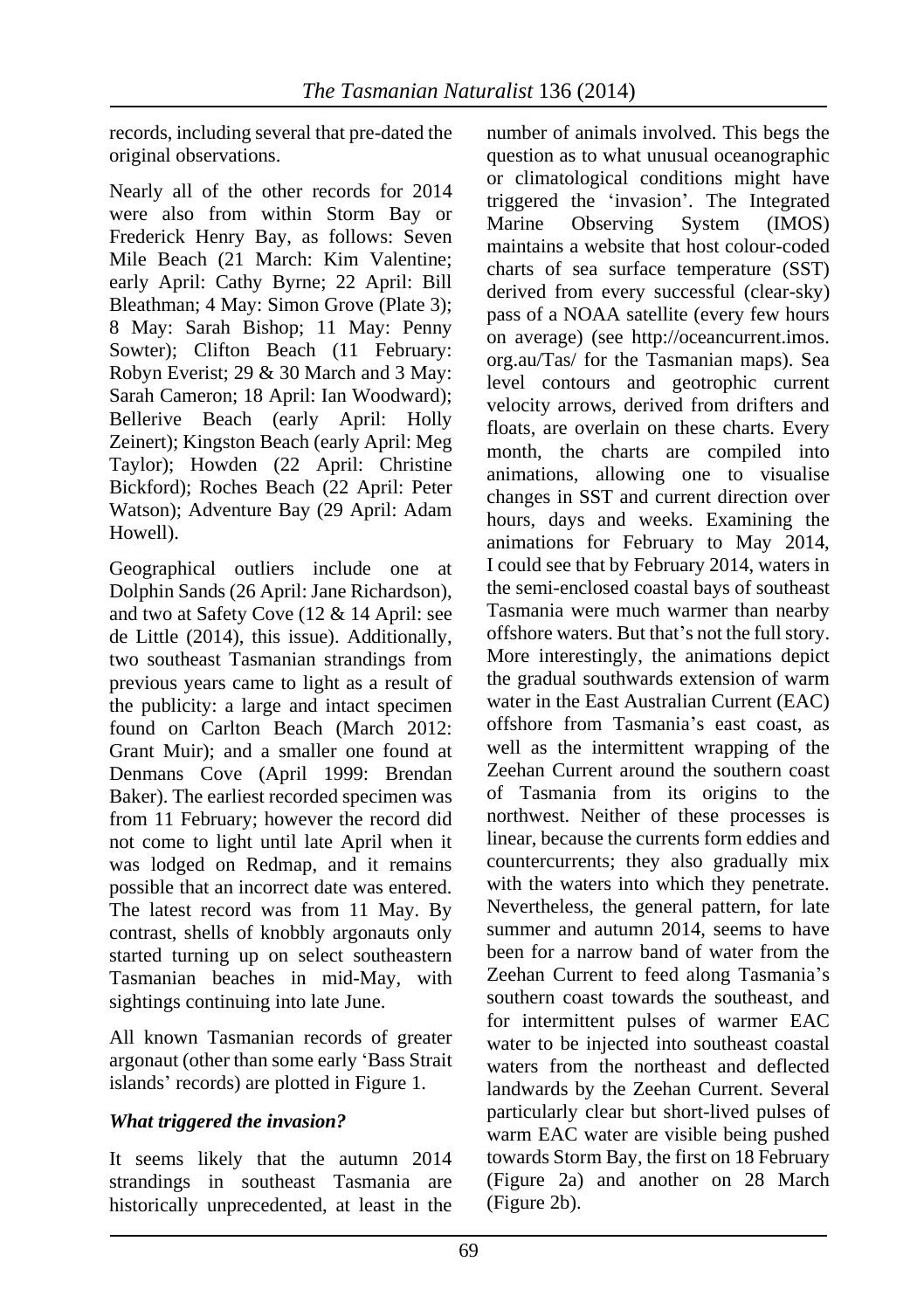

**Plate 2.** Stranded greater argonaut at Boronia Beach, Kingston, south of Hobart, on 7 April 2014



**Plate 3.** One of six beached greater argonauts found by the author at Seven Mile Beach on 4 May 2014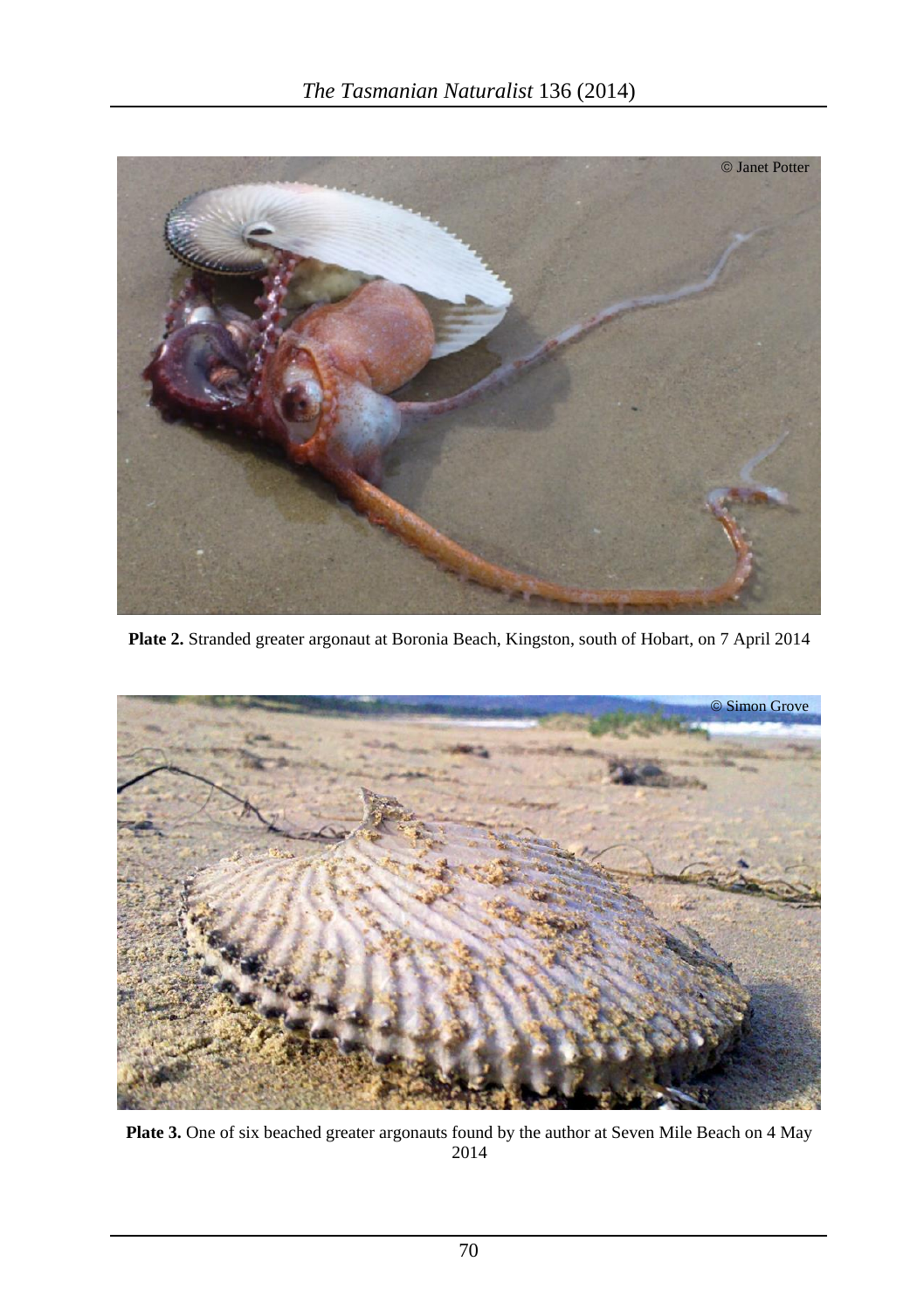

**Figure 2.** Sea surface temperatures, relative sea levels and currents around Tasmania: (a) 0410 hrs, 19 February 2014; (b) 2306 hrs, 28 March 2014 (source: IMOS)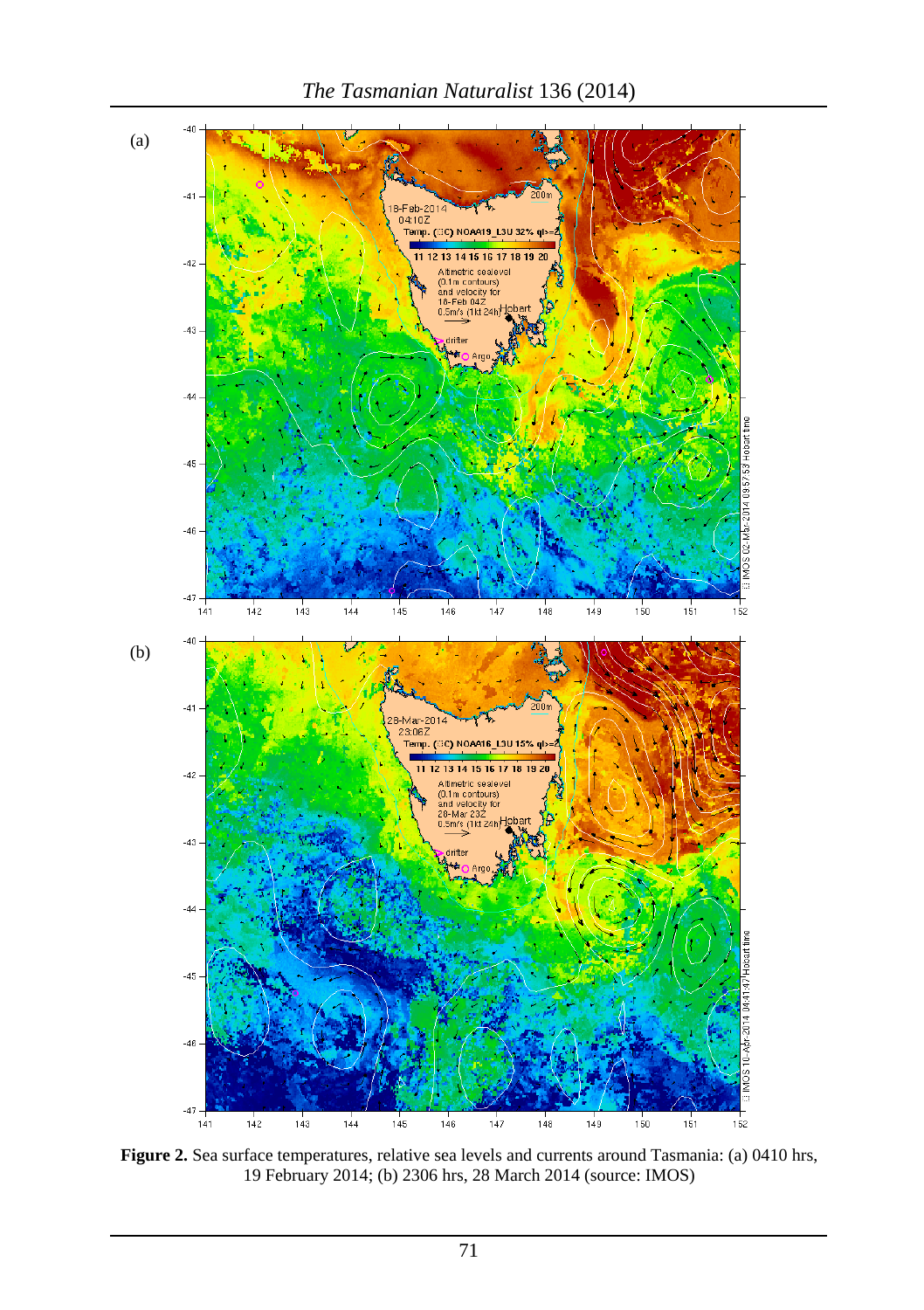

*The Tasmanian Naturalist* 136 (2014)

beyond the normal southern limits of its range would depend on injections of warm EAC water originating from within the species' normal range further north. Time will tell whether the pattern will be repeated in future years.

### **FINALLY…HOW THE ARGONAUT GOT ITS NAME, AND SOME OTHER JUST-SO STORIES**

In ancient Greek mythology, Jason set sail in search of the Golden Fleece. His ship was the *Argo*, built by one Argus and crewed by a band of heroes called the Argonauts ('Argus' sailors'). More than two thousand years later, in Linnaeus' magnum opus *Systema Naturae* (tenth edition, 1758), the founding father of modern taxonomy coopted *Argonauta* as the generic name for the papery-thin shells which in Mediterranean folk taxonomy had long been known as *nautilus* (meaning 'little sailors'); while he co-opted *Nautilus* as the generic name for the tropical, heavy-shelled pearly or chambered nautilus.

We now know that the shell's maker is a female pelagic octopus, who uses two specially adapted webbed tentacles to magically secrete the shell as her broodchamber; but to the ancient Greeks, and the Minoans before them, the 'little sailors' were enigmas. Their two webbed tentacles were thought to be held aloft to catch the wind, like sails. In Linnaeus' time, the whole octopus was dismissed as some ghastly parasite that had ousted the rightful occupant from its papery shell; while it took until the middle of the 19<sup>th</sup> century for the detached reproductive arm of the minute male, embedded in the female's mantle, to be recognised for what it is rather than a 'mere' parasite (Finn 2013).

#### **ACKNOWLEDGEMENTS**

I thank Julian Finn (Museum Victoria, who co-authored with me an earlier article on

**Figure 1.** Tasmanian records of greater argonaut grouped by 10 km square, and coloured by date of first known record (the given year and location of the Cape Barren Island record is approximate)

These pulses only correlate very loosely with the spate of greater argonaut strandings. Nevertheless, it makes sense that the occurrence of a warm water species